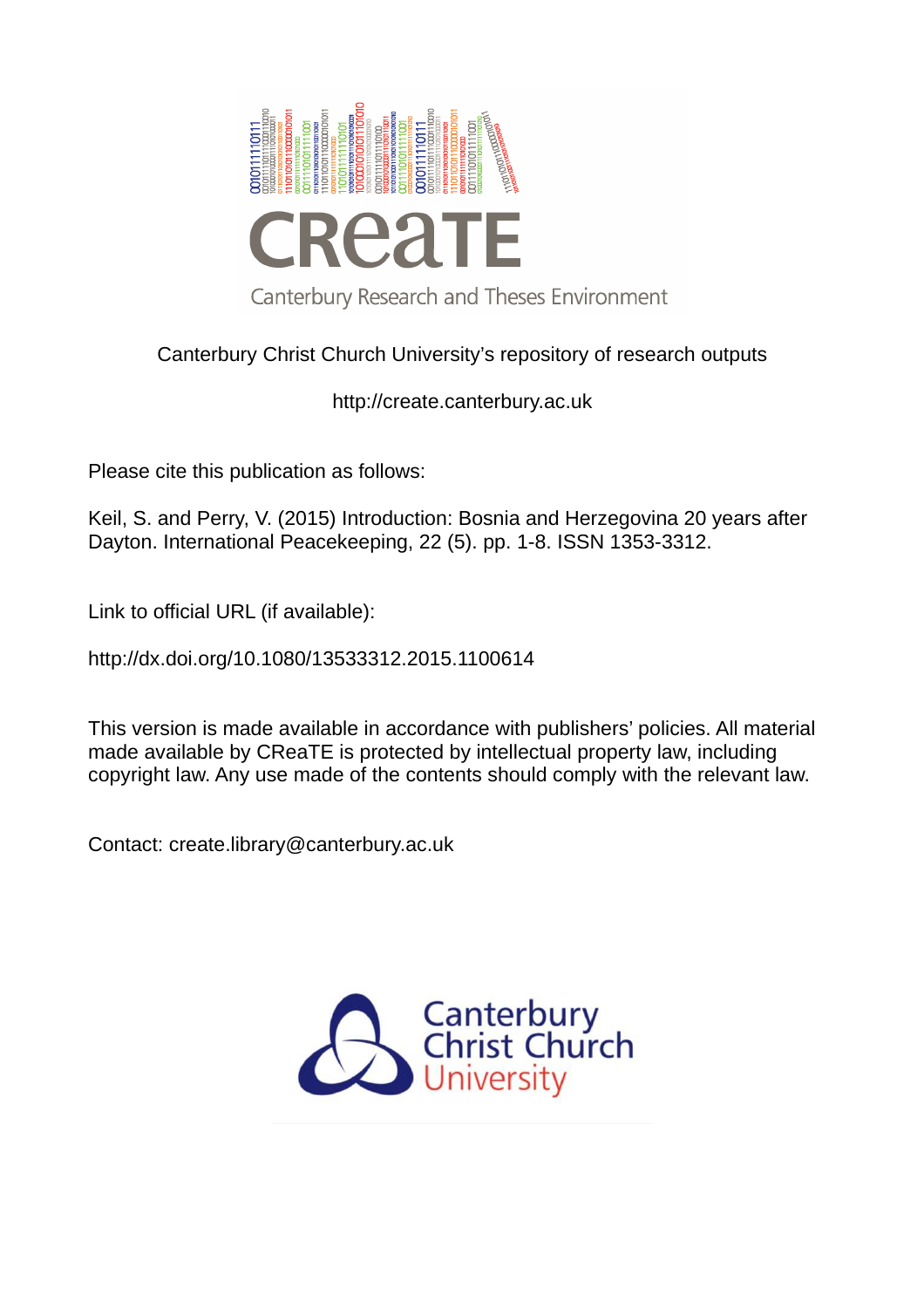### **Introduction: Bosnia and Herzegovina 20 Years after Dayton**

Soeren Keil and Valery Perry<sup>[1](#page-7-0)</sup>

## **Introduction**

It has been 20 years since the Dayton Peace Agreement (DPA, official name: General Framework Agreement for Peace in Bosnia and Herzegovina) ended the bloodiest war in Europe since World War II. The violent conflict and the peace agreement demonstrated many of the tectonic changes that Europe and the world as a whole went through after the end of the Cold War. First, the wars highlighted the inability of the European Community (after 1993 European Union (EU)) to either end the conflict, because of its Member States' disagreement on strategies and options, including the threat of military intervention, and the brilliant recognition and manipulation of this wavering by Balkan leaders. Reflecting this European discord, the DPA secondly highlighted the importance of the United States as the only remaining superpower capable of decisively intervening to end the violence in Southeastern Europe. The perception of a weak EU and a strong US willing to use military force would be further strengthened when NATO, significantly led by the US, intervened in the Kosovo war in 1999. Third, the war, and the consequent peace agreement also highlighted that the end of the Cold War by no means resulted in an end of violent conflict in Europe and beyond. Francis Fukuyama's thesis of the "End of History" and the victory of capitalism and democracy proved to be wrong, shortly after it was formulated.<sup>[2](#page-7-1)</sup> Finally, the war in Bosnia and the resulting peace agreement raised new discussions about the drivers of political violence and conflict, the role of ethnicity in democratic systems and institutional options available to overcome such wars and build and consolidate democracies. [3](#page-7-2)

Since late 1995, Bosnia has become a laboratory. It has become a laboratory for peace-builders aiming to understand and address the root causes of the conflict;<sup>[4](#page-7-3)</sup> it has become a laboratory for international state-builders, who aim to establish state-structures which will manage ethnic relations in this multinational country, and ensure basic democratic governance standards.<sup>[5](#page-7-4)</sup> It has been a laboratory for political parties and leaders – many of whom were directly engaged in the war – to learn how to pursue unfulfilled wartime goals in peacetime. Last but not least, Bosnia has become a laboratory for the EU, offering a challenging case for the Union's ability to apply its still evolving and not always common foreign and security policy, and a chance to test how transformative the promise of future membership in the EU really is. $<sup>6</sup>$  $<sup>6</sup>$  $<sup>6</sup>$ </sup>

This Introduction provides a brief overview of political developments in Bosnia and Herzegovina (BiH) since 1995 in order to provide context for the papers in this  $20<sup>th</sup>$  anniversary special Forum. As will be demonstrated below, while there have been many attempts to overcome the legacy of war and make the DPA work, overall the situation in the country remains problematic at best. While peace has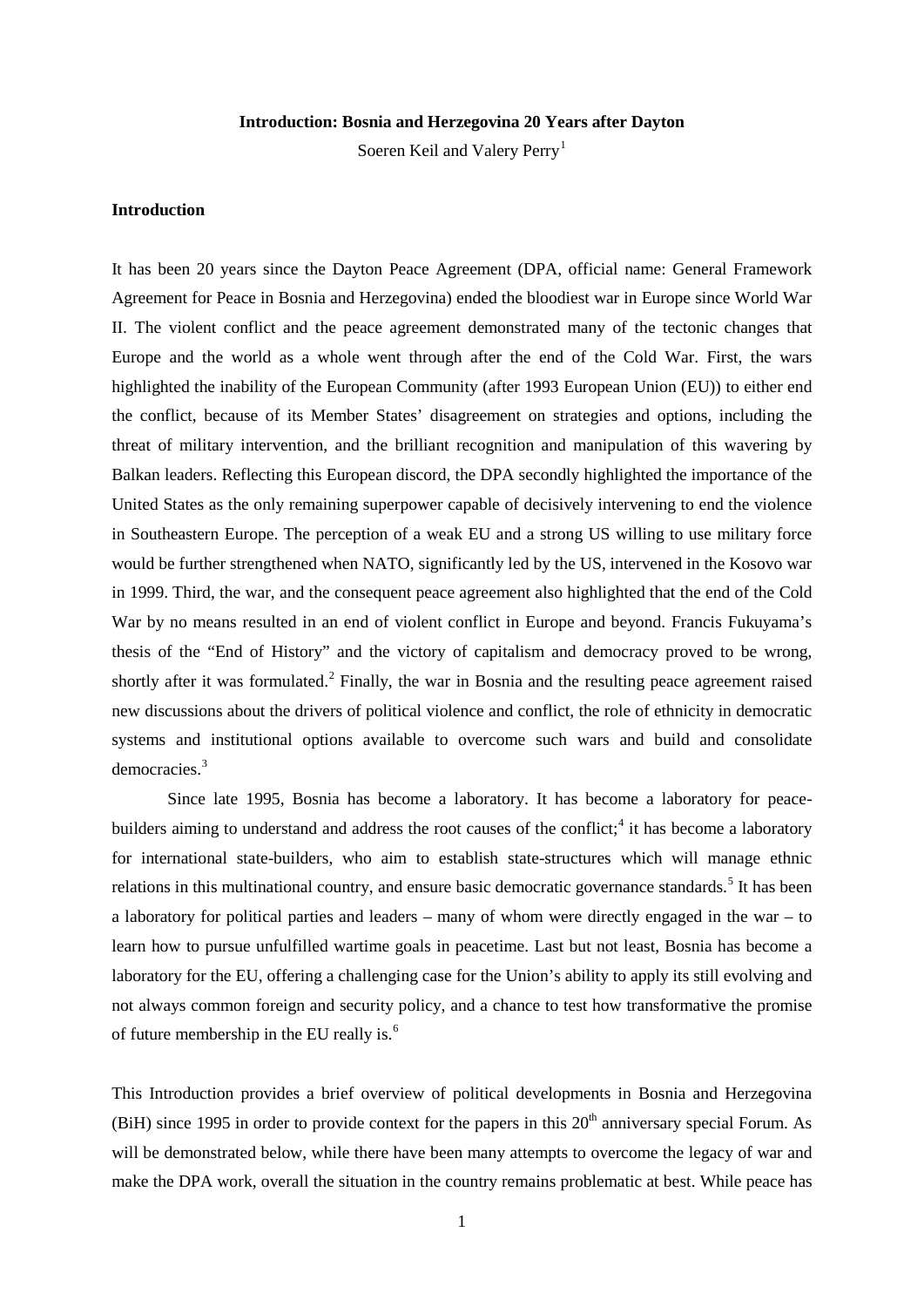been established and a return to large-scale violence seems unrealistic for now, Bosnia is neither a functioning state nor a democratic one. Instead, the parties that were responsible for the war in the countries remain the most dominant political actors, who have captured the state in order to facilitate their own individual, financial and political ambitions. While international pressure *has* resulted in a number of critical reforms between 1998 and 2006, in the last decade there has been a recognisable withdrawal of international attention on Bosnia. The USA is dealing with critical situations in the Middle East, Afghanistan/Pakistan, Ukraine and the South Chinese Sea, and increasingly eager to cede responsibility for Bosnia policy to the EU; however, in spite of 25 years of experience with the false commitments and broken promises of Balkan politicians, the EU has remained unwilling to effectively leverage local elites to adopt reforms or to marginalize spoilers – two conditions that are necessary to strengthen democracy and overcome the systematic problems built into the Dayton system.

### **The Political Development of Bosnia and Herzegovina 1995-2015**

When the Presidents of Yugoslavia, Croatia and Bosnia and Herzegovina signed the DPA in Paris in December 1995, the main task was indeed to end the violence – something acutely desirable after the massacre in Srebrenica, in which Bosnian Serb forces and paramilitaries killed 8,000 men and boys within a few days. . Hence, it is no surprise that in the first post-war years, international attention focused first on the aspects of military peace implementation, to try to established an environment in which the outbreak of new violence would not only be unlikely but impossible. NATO's 60,000 strong Implementation Force (IFOR) was tasked with separating the warring armies, collecting weapons and destroying heavy artillery. This task was completed relatively quickly and successfully. IFOR was very well resourced, organized and staffed, and the DPA military annexes were highly detailed, as Keil and Kudlenko highlight in their contribution. Questions over NATO's mandate in Bosnia remained, for example when it came to the arrest of alleged war criminals. At the same time, the main European powers and the US also began to focus on physical and political reconstruction, to establish political institutions, re-build the heavily damaged infrastructure and ensure the freedom of movement throughout BiH. While important, these tasks were more difficult to successfully achieve than demilitarisation. While infrastructure was reconstructed and a substantial amount of money was provided for post-war reconstruction and economic development and transition, little progress was initially visible in terms of establishing a political system that would bring Bosniak, Serb and Croat parties and leaders (Bosnia's constituent peoples and the main warring parties during the war) together in viable political coalitions. Instead, ethnic cleansing continued after the end of direct hostilities,<sup>[7](#page-7-6)</sup> refugee return was slow and undermined by local resistance<sup>[8](#page-7-7)</sup> and none of the three main groups was willing to make the newly outlined state institutions (Annex IV of the DPA includes a constitution with a new political framework) work.<sup>[9](#page-7-8)</sup> Further, the non-military terms of the DPA were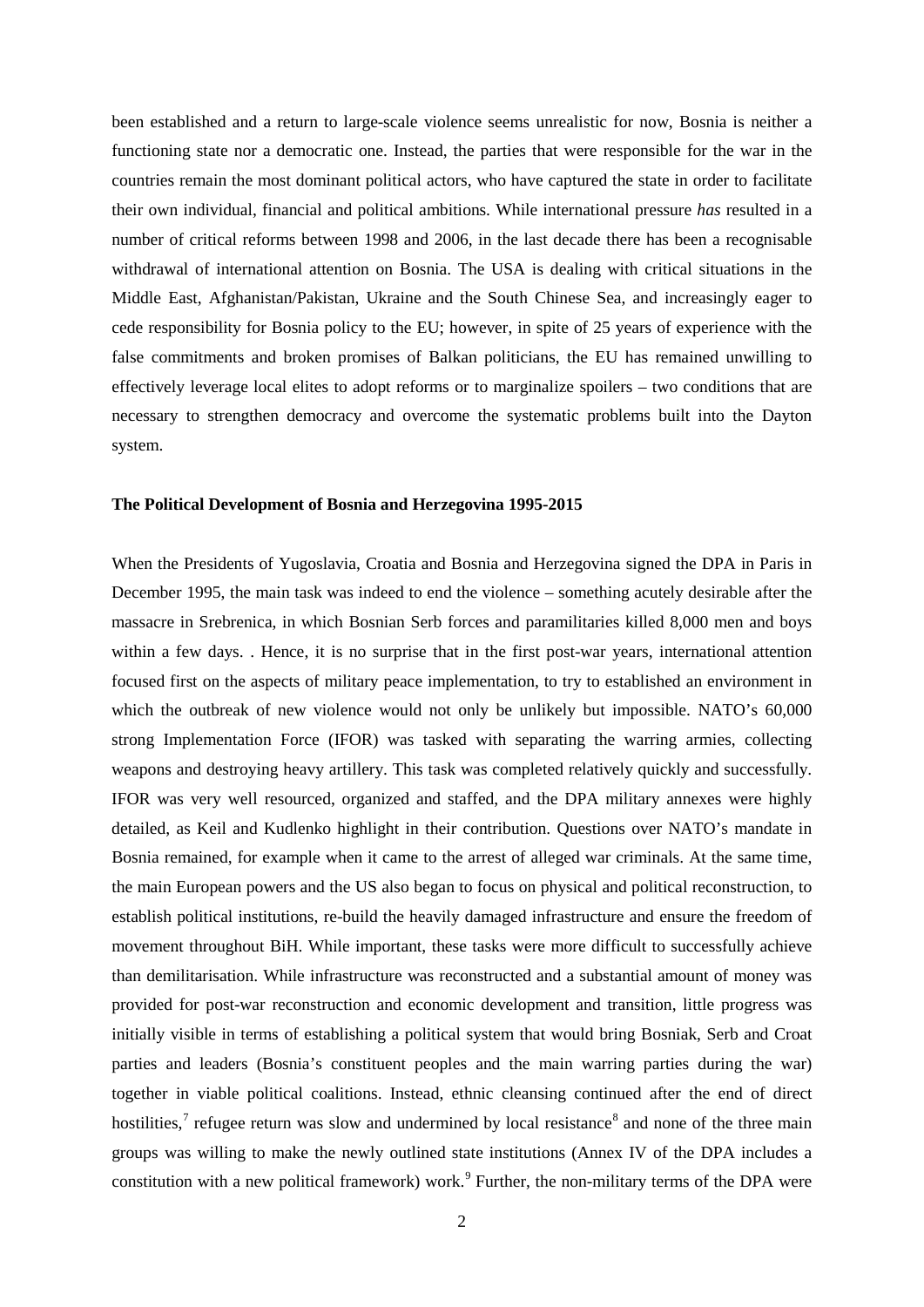drafted with little attention to detail, and the civilian implementers paled in comparison to the military (IFOR) in terms of numbers, resources and mandate.

As a result of persistent local resistance, which aimed at confirming, establishing and enhancing the dominance of certain groups over ethnically homogenised territorial units, international actors decided to enhance the powers of the High Representative, a position originally foreseen as a weak tool to oversee civilian implementation of the peace agreement. However, in December 1997, the major powers involved in the peace-building exercise in Bosnia decided to give the High Representative additional powers, including the right to impose legislation and to dismiss Bosnian officials if they were obstructing the implementation of the peace agreement.<sup>[10](#page-7-9)</sup> In light of these developments, the High Representatives between 1998 and 2006 became the most important actors in the country, pushing through reforms in spite of recalcitrant local officials uninterested in reform. Numerous High Representatives imposed laws<sup>[11](#page-7-10)</sup> on such important issues as citizenship legislation, a reform of the border security system, new taxation legislation, constitutional changes to the two Entity constitutions and laws on state symbols, amongst many others. In addition, hundreds of MPs, civil servants and members of the state, Entity and local governments were removed from office as they were seen to be obstructing the peace implementation. While international pressure showed some success in encouraging local elites to find solutions before they would be imposed, overall the state-building and political reform agenda in this period was driven by the High Representative.<sup>[12](#page-7-11)</sup> However, while the central state was clearly strengthened during this period and some important progress was made in terms of democratization (such as the recognition that Bosniaks, Serbs and Croats are constituent peoples throughout the territory of Bosnia), overall this phase of extensive outside imposition failed to establish a functional Bosnian state for two major reasons. First, despite the many policy reforms implemented by the High Representatives and the dismissal of hundreds of officials including a member of the State Presidency, external intervention did not overcome the dominance of major ethnically-exclusive parties with competing and contrasting visions for the country. As the papers by Jelena Džankić and John Hulsey highlight in this Forum, while there is a high number of parties represented in Bosnia, the actual number of parties involved in major decisions is rather limited, and in fact nearly identical to the warring parties of 1991/2. These parties have been able to transform the war economy into profitable post-war networks, $^{13}$  $^{13}$  $^{13}$  in which they control a certain (homogenised) territory and therefore do not only have access to revenue from taxes and state-owned companies, but also take the major decisions in the areas of welfare policies, employment, state contracts and the distribution of financial resources, creating a classic patronage system. Indeed, it would not be wrong to talk about localised state-capture in Bosnia, in which local elites have become nested into clientilistic and nepotistic structures that ensures their grip on power and their access to key resources, but at the same time it prevents any progress in Bosnia in areas that would undermine this form of state-capture (such as any reforms that would strengthen the state over Entity and cantonal governments, a stronger and more independent rule of law, an independent police force, and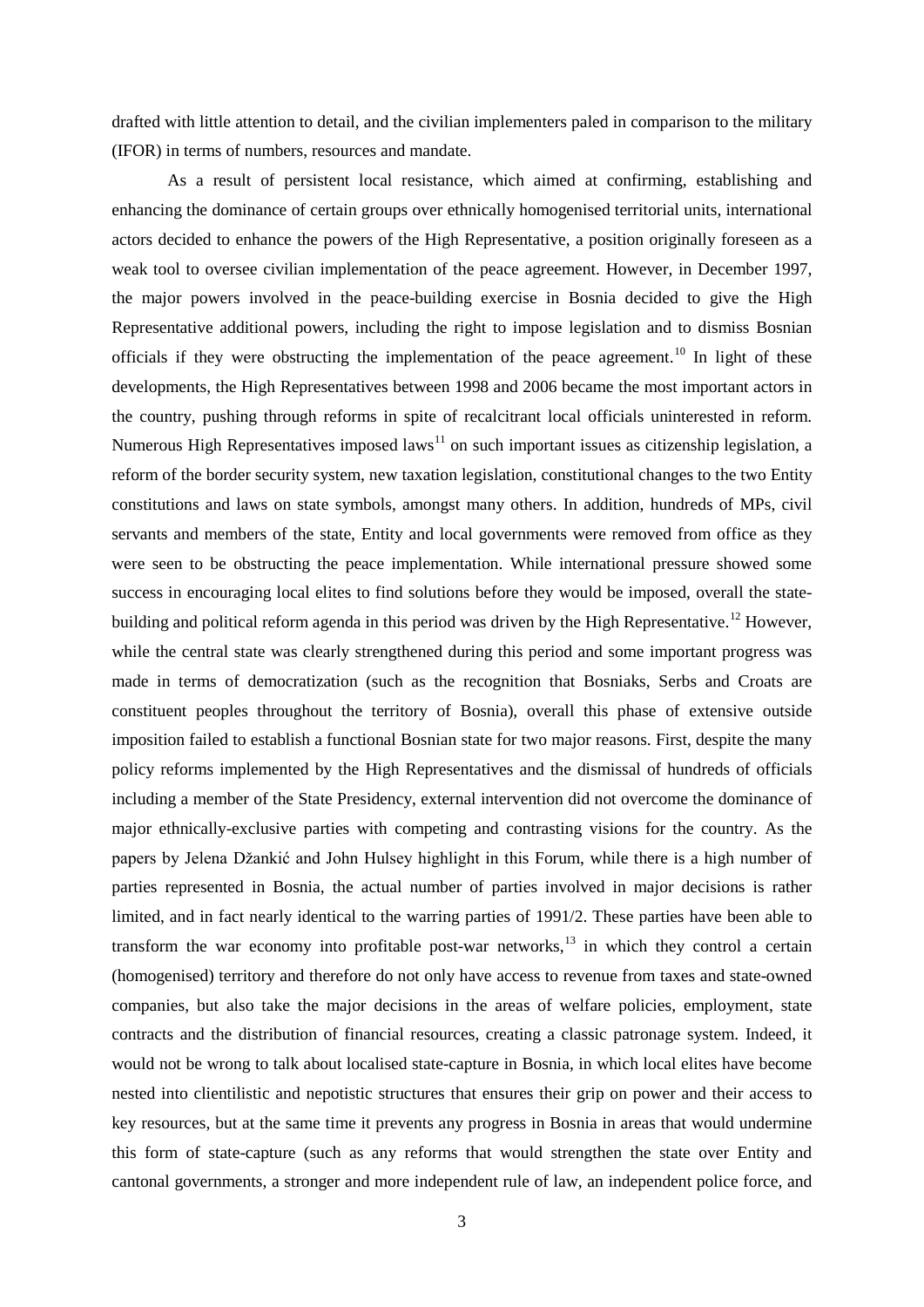the movement towards more competitive and independent allocation of state contracts).<sup>[14](#page-7-13)</sup> Ironically, the ethno-centric system established at Dayton, including ethnically-clean electoral units and an election law which encourages ethnicity rather than issue-based campaigns maintains this statecapture.

Second, interventions by the High Representative failed to overcome the main premise of the Dayton Agreement – the mixture of strict ethnic power-sharing between Bosniaks, Serbs and Croats on the one side and far-reaching autonomy in a highly decentralised and asymmetrical federal structure on the other side.<sup>[15](#page-7-14)</sup> This combination, often promoted by supporters of the consociational approach to power-sharing,[16](#page-7-15) has worked in deeply-divided societies in Western Europe such as in Belgium and Switzerland, but its application and functionality in post-war societies such as Bosnia, which have limited or no experience with democratic governance, has been rather problematic. One of the key conditions for this kind of power-sharing to work is a willingness of different groups (as represented by their political elites) to live and work together, to respect each other and demonstrate the ability to compromise and seek consensus. In a post-war society, however, all forms of politics are seen as zerosum-games, any reform effort can be interpreted as a threat to a group's vital national interest, and the willingness to work together with groups that were seen as enemies and fought against violently not long ago is also not very high. Further, it has been clear that political elites have continued to pursue their wartime aims in peacetime. The basic assumption that autonomy and elite power-sharing would provide the basis of group cooperation in post-war societies is flawed, as has been demonstrated in the last 20 years in Bosnia and more recently as well in Iraq. While supporters of the consociational approach will argue that the approach is not perfect but the best of a number of problematic choices for institutional design in deeply divided societies,<sup>[17](#page-7-16)</sup> the political development of post-war Bosnia clearly challenges this approach. Other scholars have in fact begun to challenge consociationalism more generally, pointing out that non-integrative solutions in post-war societies can in fact generate increasing calls for more autonomy, undercutting the state and putting the country's future cohesion at risk.[18](#page-7-17) The focus on ethnically-exclusive parties and their dominance over certain parts of Bosnian territory has only facilitated and enhanced manifestations of state-capture, nepotism, patronage and clientilism throughout the country. The case of Bosnia leads to the question of whether consociationalism in post-war societies can only work if an outside actor such as the High Representative puts permanent pressure on the parties to come to agreement, and if the consociational institutions are designed in a way to prevent state-capture and encourage forms of post-war integration so that ethnic diversity can be respected but spaces are created for those that cannot or do not identify with the dominant ethnic groups. Fixing identities and enforcing cooperation between a small number of actors does not only make compromise more unlikely but also enhances the chances of post-war nepotism in a society that has faced long-term violence and continuing political conflict.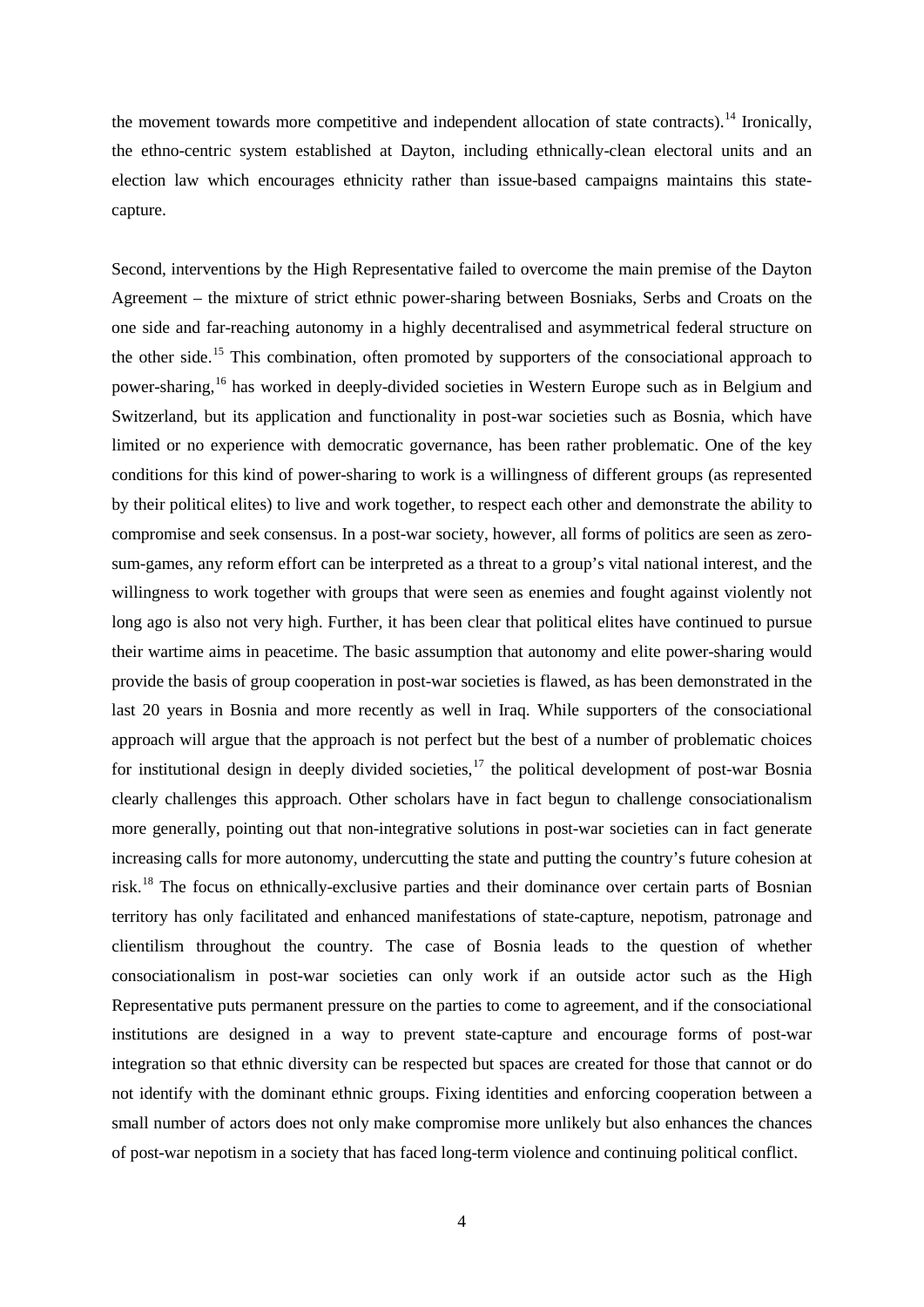Because of the failure to address these underlying issues, Bosnia remains a country at stalemate. Since 2007 the international involvement has been massively reduced in terms of the scope of presence and substance of engagement, there have been no major reforms implemented in the country. The failed attempts at constitutional reform in 2006 and 2008, as discussed by Valery Perry in this Forum, have also contributed to a situation in which there is a clear lack of progress. While the EU has taken over as the most important international actor, it too has faced substantial local political resistance to any reform efforts, including proposals to ensure an independent rule of law, to strengthen political accountability and to step up the fight against corruption. As Perry argues, Bosnia has not only been lacking behind in terms of reforms, but the effective removal of the imposition and dismissal powers from the High Representative without accompanying changes in the constitution and election law to force more political accountability, has resulted in a backlash, where even achieved reforms are now being questioned and undone by local elites. The Republika Srpska's elites have consistently attacked and de facto reversed reforms in the media sector, which were implemented to limit political interference in the media. Challenges to the country's justice sector have been consistent since 2011, based less on support for a truly independent judiciary than on elite interests in controlling the judicial structure at lower levels to avoid prosecution for corruption and abuse of office. Likewise, new laws on the issuance of personal identification numbers and establishing residence risk undermining previous international efforts to undo the effect of ethnic cleansing committed during the war. Bosnia's economy has more recently been hit very hard by the international financial crisis, and the lack of political progress has meant that the country remains one of the poorest and least developed in Southeastern Europe.[19](#page-7-18) While public dissatisfaction is growing and resulted in protests in 2013 and 2014, these have not had any massive impact on the current situation. For local elites, the current system is profitable and comfortable; for international actors and especially the EU, the current system is not sustainable but a known status quo is preferable to potential dramatic social and political shifts; and for Bosnian citizens it continues to be a lose-lose situation. If anything, things might just be getting worse, and threats by the authorities of the Republika Srpska to call for a referendum on judicial reform and the power of the High Representative, $20$  as well as the continuous demand of Bosnian Croats for their own territorial unit, demonstrate that some local elites are willing to challenge the current situation in order to enhance their grip on power.

Despite this negative outlook (or perhaps because of it), Bosnia remains a fascinating case study of international state-building, post-war democratization and the Europeanization of the Southeastern periphery.[21](#page-7-20) As the contributions in this Forum demonstrate, only an interplay between citizens, local elites and international actors will be able to shift the current development. Whether the EU is willing to aggressively push for more conditionality and accountability (as they have done in Greece) remains to be seen; however the signs are not good and it increasingly looks like local political obstruction and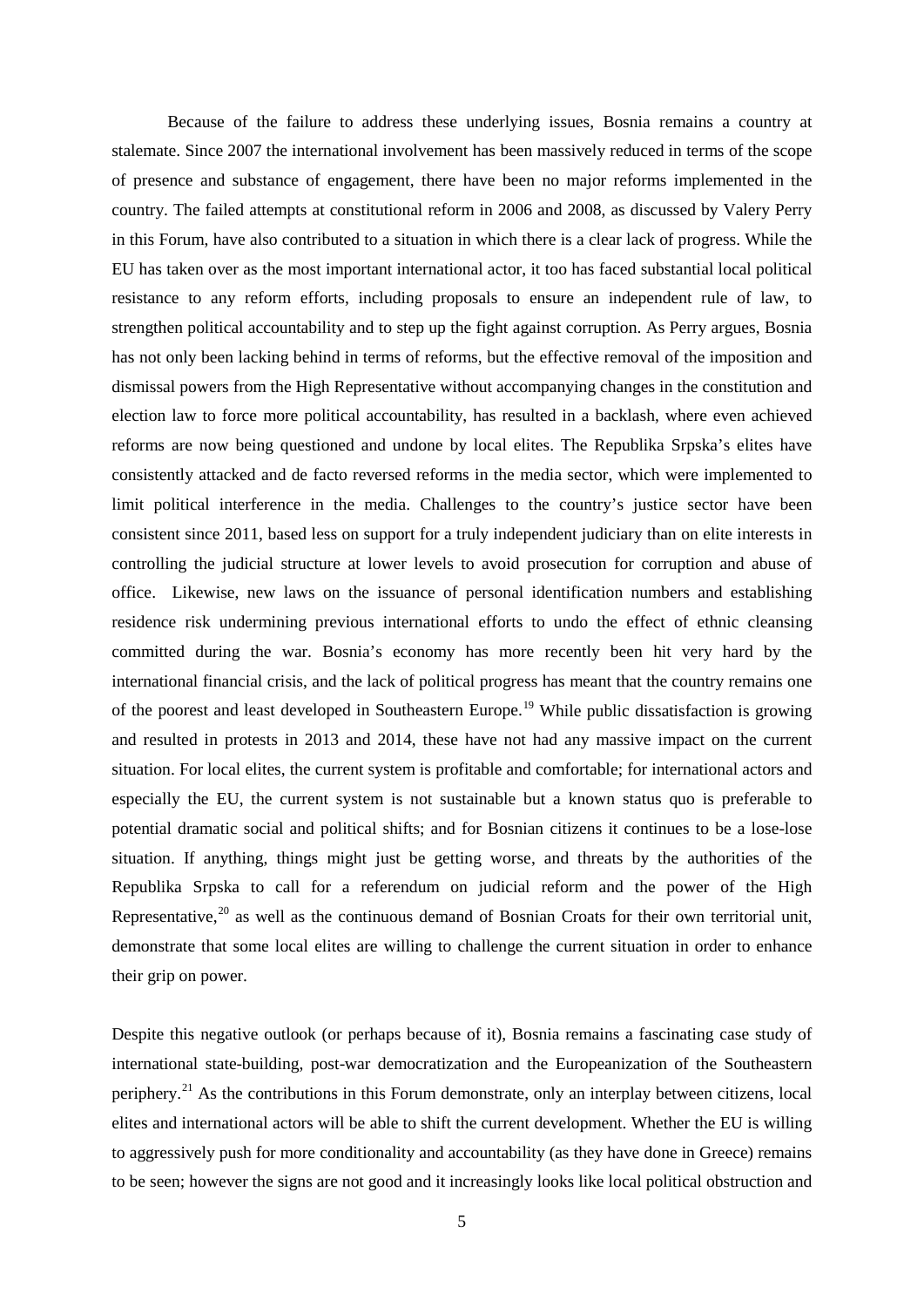intransigence will be awarded with appeasement. Likewise it remains to be seen if and how local elites will continue their tight grip on power amidst growing tensions amongst the ordinary population. One thing is for sure: Bosnia 20 years after Dayton remains an interesting case for researchers, and one which is still changing and shifting, although the direction of these changes and shifts is not yet clear. More broadly, it offers many lessons to be learned for other post-war divided states.

## **Contributions to this Forum**

This special issue consists of four papers. Each of them looks at different facets of the current situation in Bosnia, and highlights some of the developments in post-war Bosnia discussed above.

In the first paper, Soeren Keil and Anastasiia Kudlenko provide an assessment of the Dayton Peace Agreement, arguing that the Agreement aimed to achieve three things - namely peace-building, state-building and democratization - and then assess the success of the Agreement in these different areas. Their main argument is that while Dayton was successful in ending the war and providing a more peaceful environment in the country, overall Dayton has neither established a functional state, nor has it led to deep-rooted democratization. By assessing the interplay of international involvement and local politics, they highlight that a main reason for this limited success of the DPA can be found in its goals, which were ambitious and ambiguous at the same time.

In the second paper, Valery Perry looks at the issue of constitutional reform in Bosnia. Reform of the Dayton constitution was demanded soon after the DPA, yet no fundamental changes to Bosnia's current institutional set-up have taken place through constitutional reform. Perry highlights that while there has been a substantial push for constitutional reform between 2002 and 2008, after 2009 the focus was downgraded to primarily cosmetic changes, to remove the most obvious discriminatory parts of the constitution and enable BiH to move towards EU membership. However, even this limited approach, very much supported by the EU, has not resulted in any fundamental change, and more recently there is a fear that the undoing of previous reforms and the move towards a more confederal system of governance could in fact be sanctioned by the EU, as the Union is inclined to seek any form of "progress," even if for many such short-term progress would actually undermine the very essence of the Bosnian state.

In the third paper, John Hulsey examines the development of Bosnia's party system and shows that the traditional ethnic parties, which have existed since the early 1990s, have been able to stay in power and dominate politics both at a central and at local levels in Bosnia. He explains this phenomenon by assessing voting rules and comparing the performance of multi-ethnic parties. The paper concludes that the current incentive structure does not favour any electoral change and that it is unlikely that the dominant ethnically exclusive parties will be voted out of office.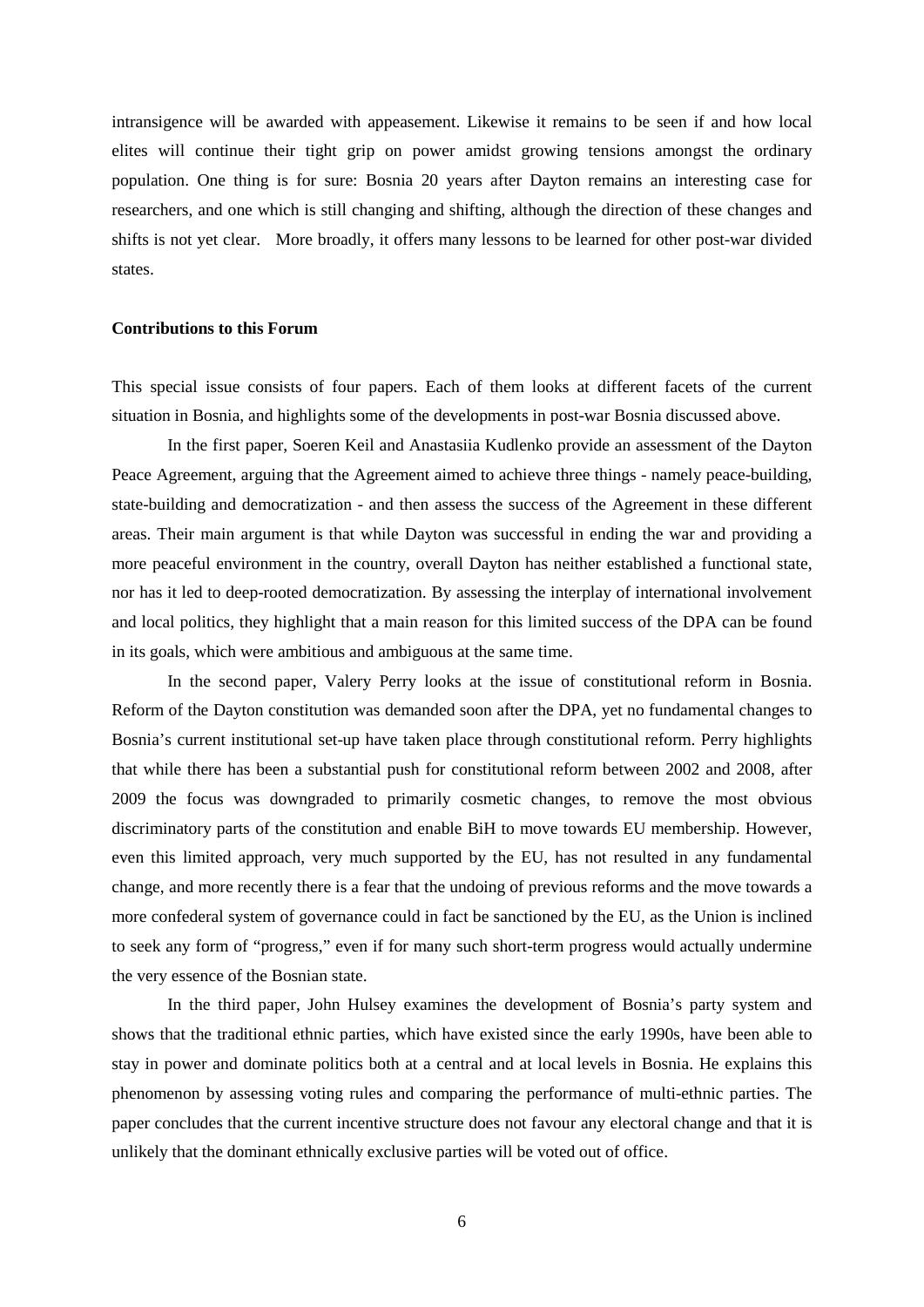<span id="page-7-6"></span><span id="page-7-5"></span>Following on the discussion of the party system and voting rules, Jelena Džankić's paper examines the impact of current voting and electoral rules on citizenship and citizenship rights. She highlights how certain groups are excluded from voting or standing for certain offices and argues that this is a key defect in the political system, which not only strengthens the nationalist parties' grip on power, but also prevents more deep-rooted democratization.

<span id="page-7-19"></span><span id="page-7-18"></span><span id="page-7-17"></span><span id="page-7-16"></span><span id="page-7-15"></span><span id="page-7-14"></span><span id="page-7-13"></span><span id="page-7-12"></span><span id="page-7-11"></span><span id="page-7-10"></span><span id="page-7-9"></span><span id="page-7-8"></span><span id="page-7-7"></span>All authors come to similar conclusions. When looking at Bosnia in 2015, the glass is half-empty rather than half-full. Until a consolidated effort based on a realistic understanding of the political incentives in post-Dayton Bosnia is made by the EU, the most important international actor in Bosnia, in conjunction with the US and other international stakeholders, to listen to the dissatisfaction of the Bosnian population in every corner of the country, change is unlikely to occur. Twenty years can seem like a long-time when assessing the success of a peace agreement; however, as a peace agreement it ended the violent pursuit of political aims, while not actually fulfilling the aims of any of the signatories. In this respect, Dayton has ensured peace, to a higher degree than many would have predicted in 1996. Nonetheless, Bosnia remains caught in a straightjacket with a dysfunctional political system, local elites who are not interested in change, and a population that is either demobilised or finding it hard to get its voice heard, even when they are shouting their demand for reforms out in mass protests. Bosnia's journey towards democracy and consolidated statehood is neither successfully finished, nor is it well underway. If anything, a long journey remains along a very bumpy road.

<span id="page-7-20"></span> $\overline{a}$ 

<span id="page-7-0"></span><sup>1</sup> Dr Soeren Keil is Reader in Politics and International Relations at Canterbury Christ Church University, UK. Dr Valery Perry is Visiting Professor at the Sarajevo School of Technology and a Senior Associate of the Democratization Policy Council in Bosnia and Herzegovina.

<span id="page-7-1"></span><sup>2</sup> Francis Fukuyama, 'The End of History' *The National Interest*, Summer 1989, pp. 3-18, see also Francis Fukuyama, *The End of History and the Last Man*, New York: The Free Press, 1992.

<sup>&</sup>lt;sup>3</sup> On this debate, see for example: Mary Kaldor, *New and Old Wars*, 3<sup>rd</sup> edition, London: Polity Press 2012.

<span id="page-7-3"></span><span id="page-7-2"></span><sup>4</sup> Elizabeth Cousens and Charles Cater, *Towards Peace in Bosnia – Implementing the Dayton Accords*, London and Boulder: Lynne Rienner Publishers 2001.

<span id="page-7-4"></span><sup>5</sup> Sofia Sebastian, *Post-War Statebuilding and Constitutional Reform – Beyond Dayton in Bosnia*, Basingstoke: Palgrave MacMillian, 2014.